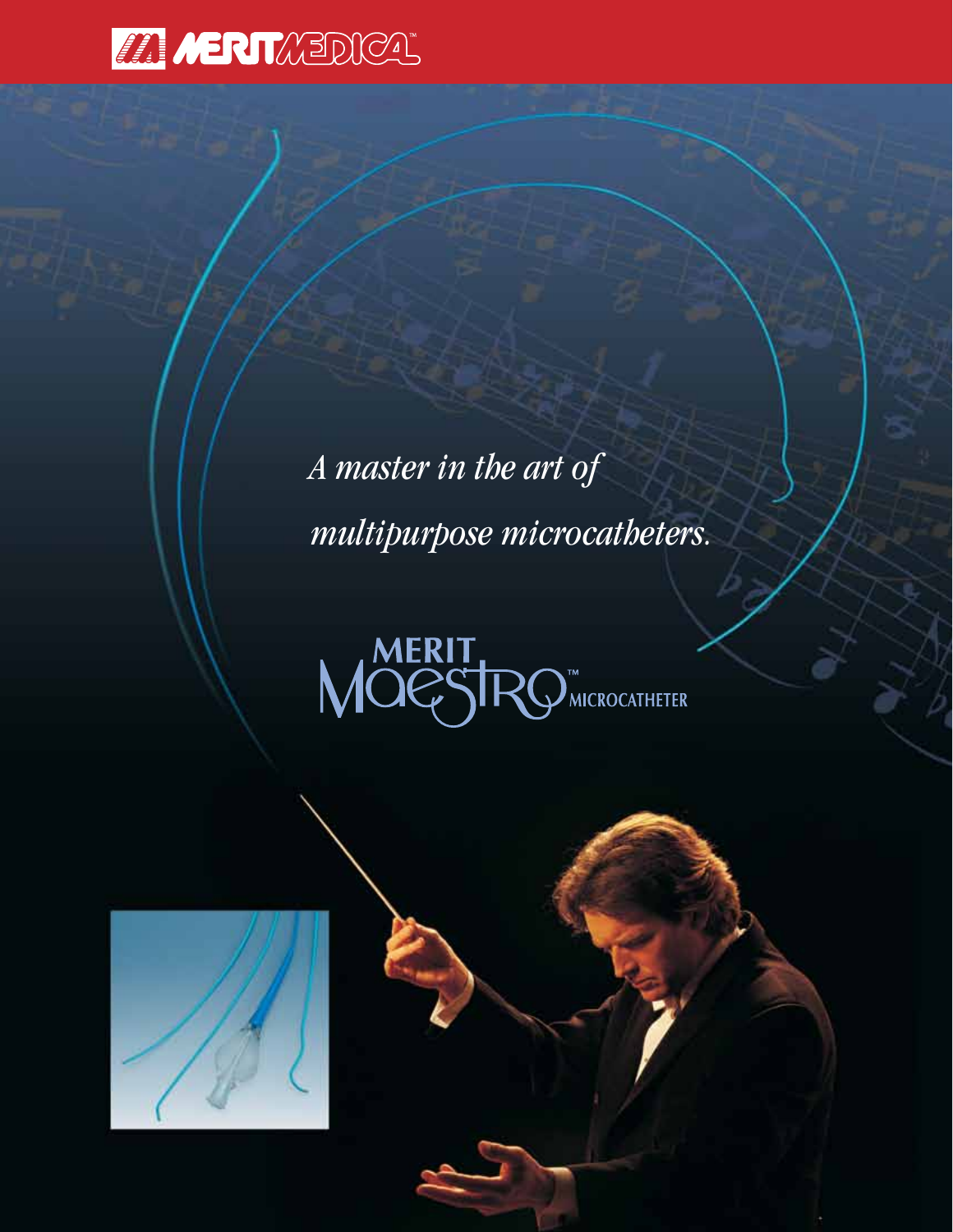

*A Multipurpose Microcatheter designed for use in peripheral and coronary vasculature.*

### feature & benefits

**Flexible Distal Region 200mm** *designed for atraumatic vessel entry* 

**Hydrophilic Coating Distal 80cm** *for smooth traction through tortuous anatomy*

### **Radiopaque marker**

*for easy identification of distal tip of catheter. Located 1.3mm proximal to the distal tip*

### **New Swan Neck Design**

*high performance of preshaped distal end ideal for access of hepatic artery* 



*(2) 3ml Medallion® syringes included for ease in mixing embolics/sphericals*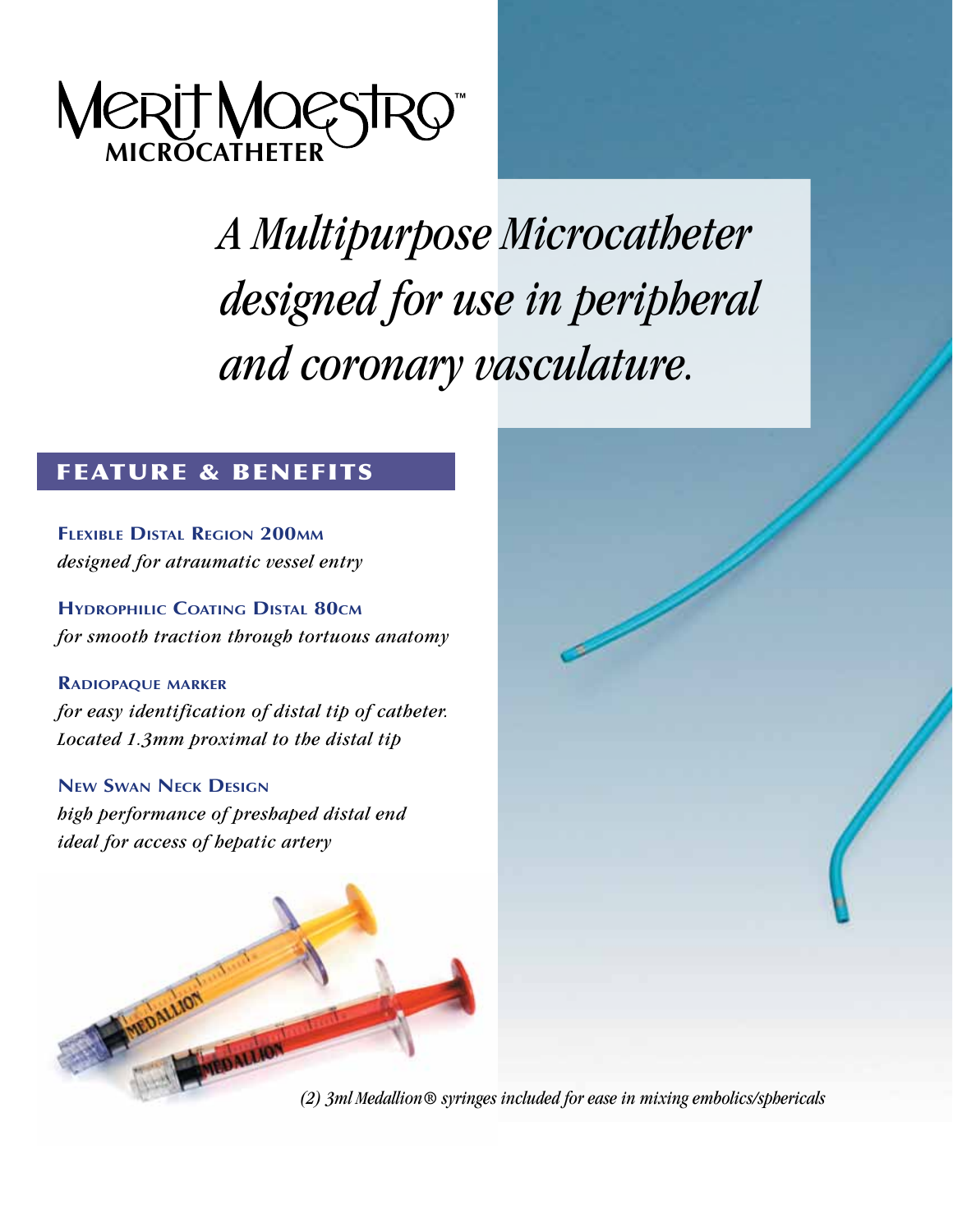



*Manufactured pre-shaped Swan Neck design.*

*Once the Swan Neck catheter tip is in position in the vessel, the secondary curve helps seat the catheter in the vessel reducing the recoiling effect of the embolic agent as*